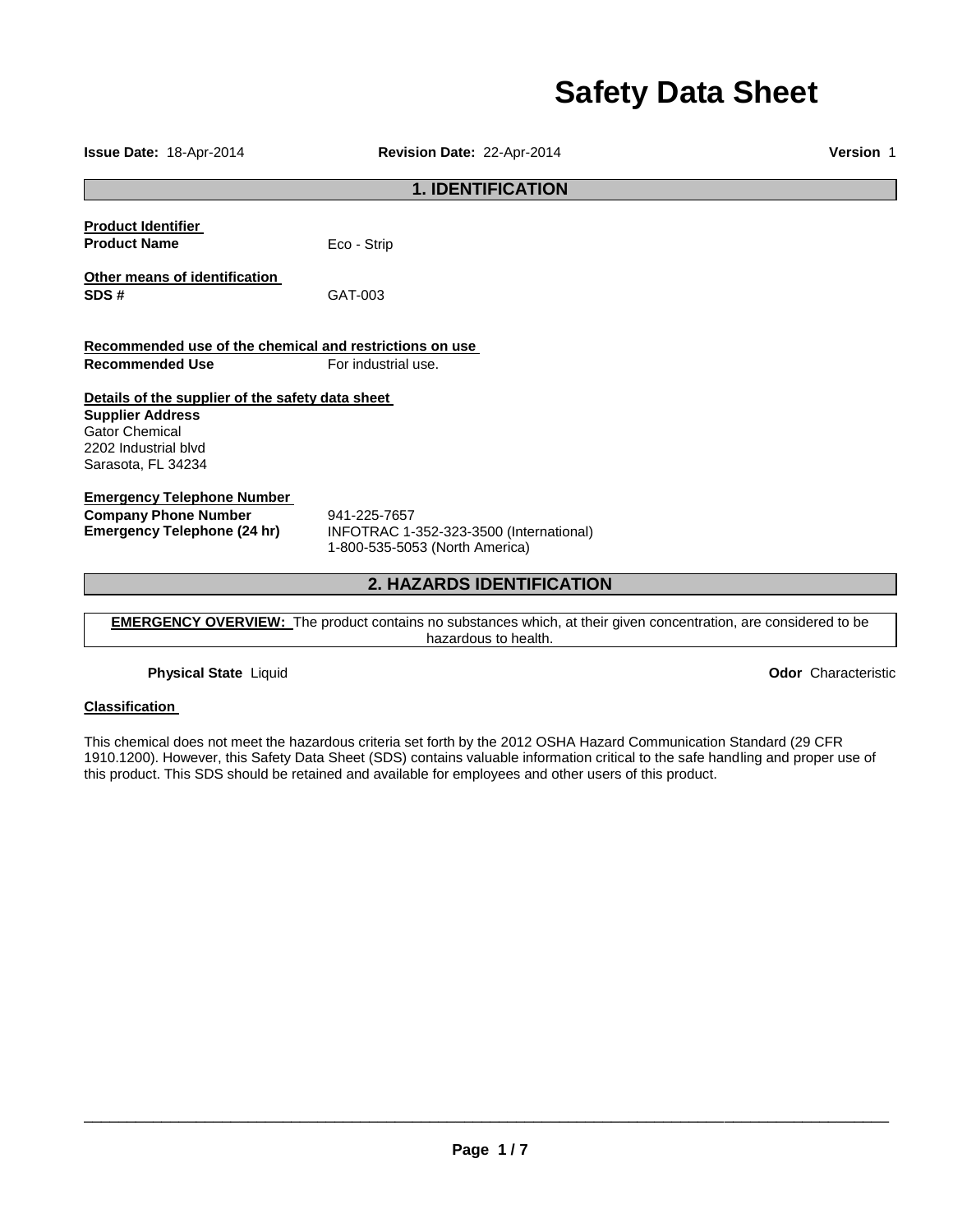# \_\_\_\_\_\_\_\_\_\_\_\_\_\_\_\_\_\_\_\_\_\_\_\_\_\_\_\_\_\_\_\_\_\_\_\_\_\_\_\_\_\_\_\_\_\_\_\_\_\_\_\_\_\_\_\_\_\_\_\_\_\_\_\_\_\_\_\_\_\_\_\_\_\_\_\_\_\_\_\_\_\_\_\_\_\_\_\_\_\_\_\_\_ **3. COMPOSITION/INFORMATION ON INGREDIENTS**

| <b>Chemical Name</b> | CAS No              | Weight-%    |
|----------------------|---------------------|-------------|
| Monoethanolamine     | -43-<br>$\Lambda$ 1 | oprietary،  |
| Benzvl alcohol       | $100 - 51 - 6$      | , oprietar∨ |

\*\*If Chemical Name/CAS No is "proprietary" and/or Weight-% is listed as a range, the specific chemical identity and/or percentage of composition has been withheld as a trade secret.\*\*

# **4. FIRST-AID MEASURES**

#### **First Aid Measures**

| <b>General Advice</b> | Provide this SDS to medical personnel for treatment.                                                                                                                 |
|-----------------------|----------------------------------------------------------------------------------------------------------------------------------------------------------------------|
| <b>Eve Contact</b>    | Remove contact lenses. Flush eyes with clear running water for 15 minutes while holding<br>eyelids open; if irritation persists, seek medical attention.             |
| <b>Skin Contact</b>   | Remove contaminated clothing; wash affected area with soap and water; launder<br>contaminated clothing before reuse; if irritation persists, seek medical attention. |
| <b>Inhalation</b>     | Remove affected person to fresh air; provide oxygen if breathing is difficult.                                                                                       |
| Ingestion             | Give two glasses of water for dilution; Do not induce vomiting; never give anything by<br>mouth to an unconscious person; seek medical attention.                    |

#### **Most important symptoms and effects**

| <b>Symptoms</b> | Exposed individuals may experience eye tearing, redness and discomfort. May include |
|-----------------|-------------------------------------------------------------------------------------|
|                 | redness, drying and cracking of skin.                                               |
|                 |                                                                                     |

# **Indication of any immediate medical attention and special treatment needed**

**Notes to Physician Treat symptomatically.** 

# **5. FIRE-FIGHTING MEASURES**

#### **Suitable Extinguishing Media**

Carbon dioxide, water, water fog, dry chemical, chemical foam.

**Unsuitable Extinguishing Media** Not determined.

### **Specific Hazards Arising from the Chemical**

Product is not flammable.

**Hazardous Combustion Products** Carbon oxides.

#### **Protective equipment and precautions for firefighters**

As in any fire, wear self-contained breathing apparatus pressure-demand, MSHA/NIOSH (approved or equivalent) and full protective gear.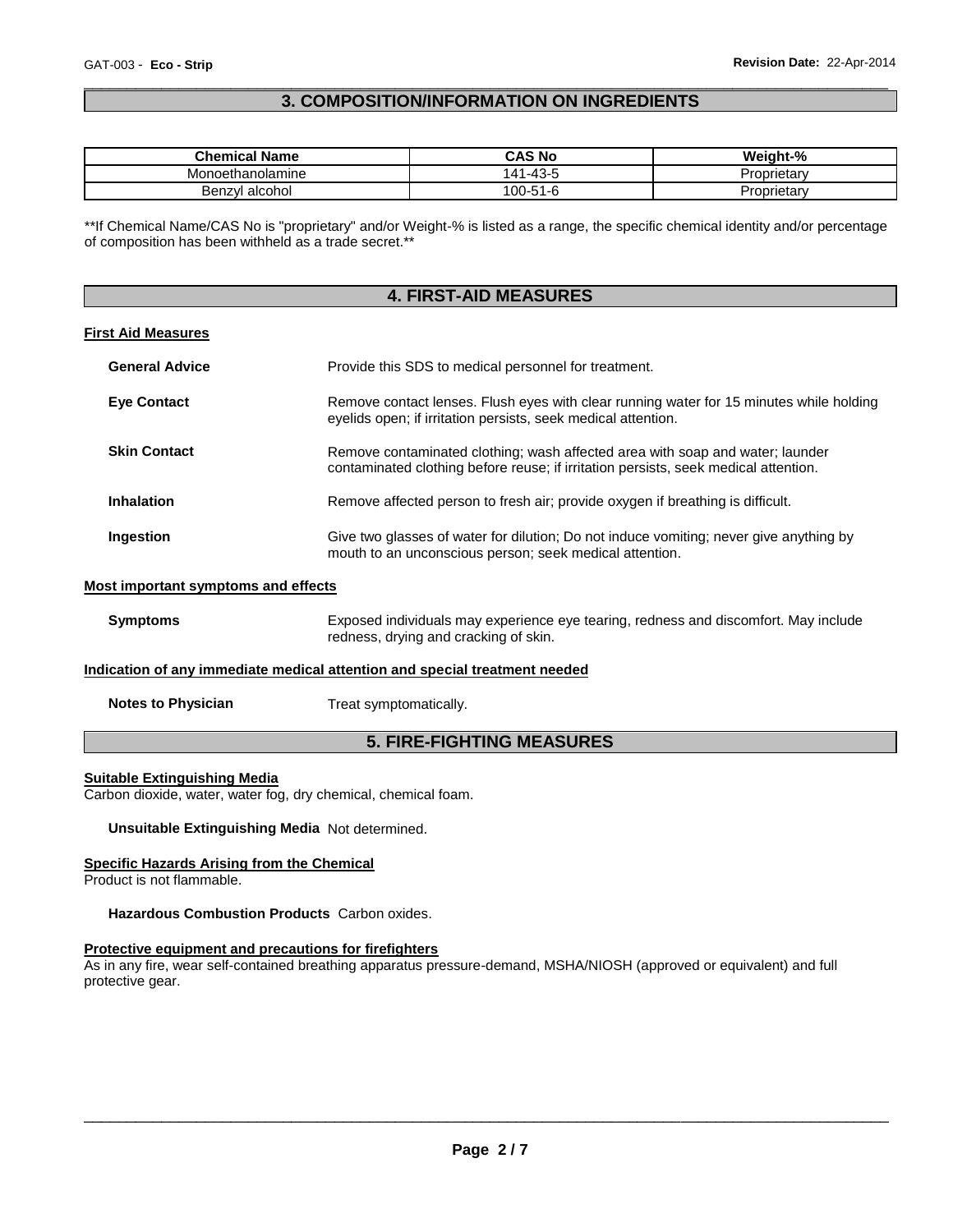|                                                                     | <b>6. ACCIDENTAL RELEASE MEASURES</b>                                                                          |  |  |
|---------------------------------------------------------------------|----------------------------------------------------------------------------------------------------------------|--|--|
| Personal precautions, protective equipment and emergency procedures |                                                                                                                |  |  |
| <b>Personal Precautions</b>                                         | Use personal protective equipment as required.                                                                 |  |  |
| <b>Environmental Precautions</b>                                    | See Section 12 for additional Ecological Information.                                                          |  |  |
| Methods and material for containment and cleaning up                |                                                                                                                |  |  |
| <b>Methods for Containment</b>                                      | Prevent further leakage or spillage if safe to do so. Soak up and contain spill with an<br>absorbent material. |  |  |
| <b>Methods for Clean-Up</b>                                         | Sweep up absorbed material and shovel into suitable containers for disposal.                                   |  |  |
|                                                                     | <b>7. HANDLING AND STORAGE</b>                                                                                 |  |  |
| <b>Precautions for safe handling</b>                                |                                                                                                                |  |  |
| <b>Advice on Safe Handling</b>                                      | Handle in accordance with good industrial hygiene and safety practice.                                         |  |  |
| Conditions for safe storage, including any incompatibilities        |                                                                                                                |  |  |
| <b>Storage Conditions</b>                                           | Keep containers tightly closed in a dry, cool and well-ventilated place.                                       |  |  |

\_\_\_\_\_\_\_\_\_\_\_\_\_\_\_\_\_\_\_\_\_\_\_\_\_\_\_\_\_\_\_\_\_\_\_\_\_\_\_\_\_\_\_\_\_\_\_\_\_\_\_\_\_\_\_\_\_\_\_\_\_\_\_\_\_\_\_\_\_\_\_\_\_\_\_\_\_\_\_\_\_\_\_\_\_\_\_\_\_\_\_\_\_

**Incompatible Materials Strong oxidizers, Strong acids.** 

# **8. EXPOSURE CONTROLS/PERSONAL PROTECTION**

# **Exposure Guidelines**

| <b>Chemical Name</b> | <b>ACGIH TLV</b> | <b>OSHA PEL</b>                      | <b>NIOSH IDLH</b>         |
|----------------------|------------------|--------------------------------------|---------------------------|
| Monoethanolamine     | STEL: 6 ppm      | TWA: 3 ppm                           | IDLH: 30 ppm              |
| 141-43-5             | TWA: 3 ppm       | TWA: 6 mg/m <sup>3</sup>             | TWA: 3 ppm                |
|                      |                  | (vacated) TWA: 3 ppm                 | TWA: $8 \text{ mg/m}^3$   |
|                      |                  | (vacated) TWA: $8 \text{ mg/m}^3$    | STEL: 6 ppm               |
|                      |                  | (vacated) STEL: 6 ppm                | STEL: $15 \text{ mg/m}^3$ |
|                      |                  | (vacated) STEL: 15 mg/m <sup>3</sup> |                           |

# **Appropriate engineering controls**

| <b>Engineering Controls</b>                                           | Apply technical measures to comply with the occupational exposure limits.                                              |  |  |  |
|-----------------------------------------------------------------------|------------------------------------------------------------------------------------------------------------------------|--|--|--|
| Individual protection measures, such as personal protective equipment |                                                                                                                        |  |  |  |
| <b>Eve/Face Protection</b>                                            | Wear protective eyeglasses or chemical safety goggles.                                                                 |  |  |  |
| <b>Skin and Body Protection</b>                                       | Neoprene or rubber gloves with cuffs; Coveralls, apron, or other equipment should be worn<br>to minimize skin contact. |  |  |  |
| <b>Respiratory Protection</b>                                         | Follow OSHA respirator regulations (29 CFR 1910.134) and, if necessary, wear a<br>MSHA/NIOSH-approved respirator.      |  |  |  |

**General Hygiene Considerations** Handle in accordance with good industrial hygiene and safety practice.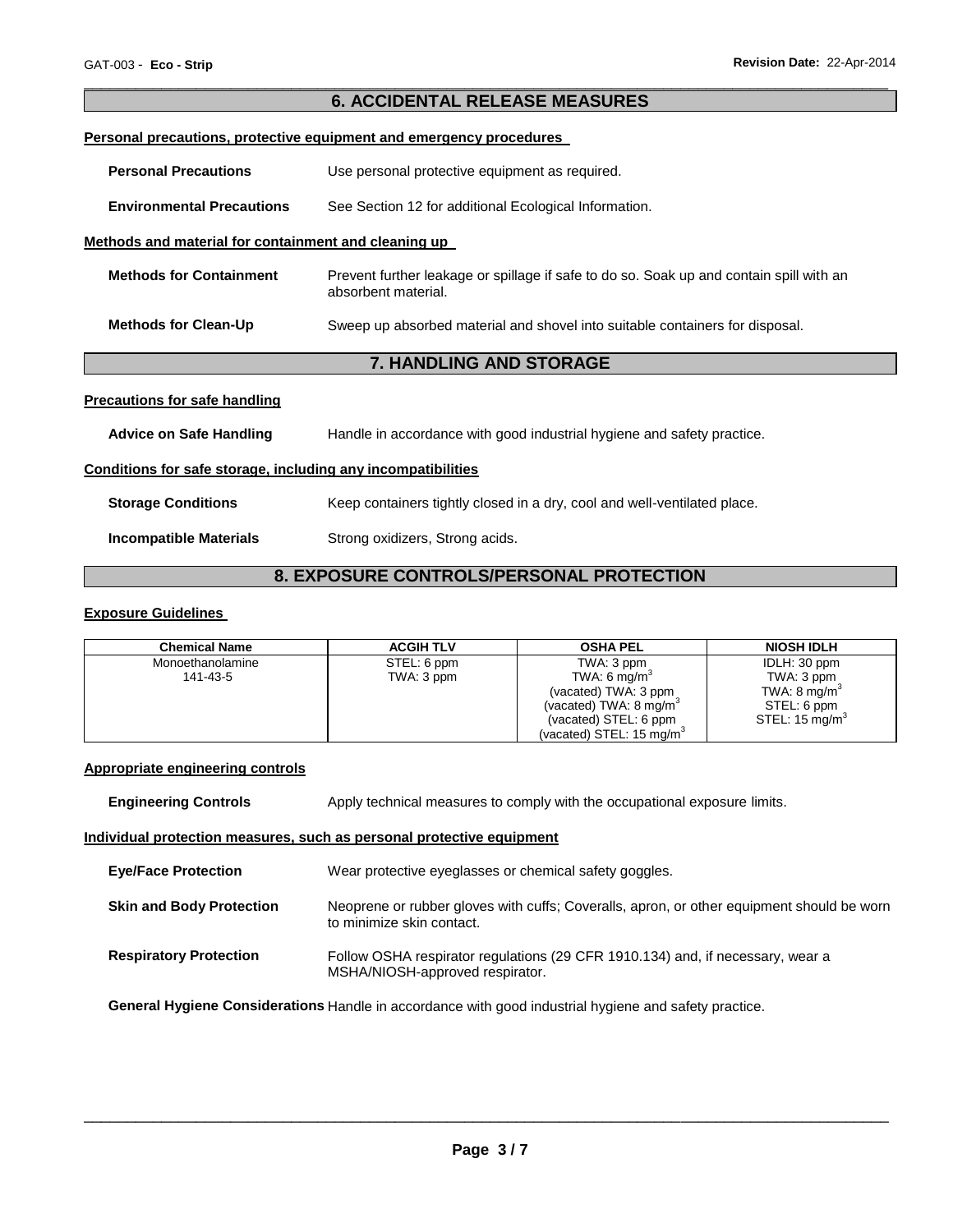# \_\_\_\_\_\_\_\_\_\_\_\_\_\_\_\_\_\_\_\_\_\_\_\_\_\_\_\_\_\_\_\_\_\_\_\_\_\_\_\_\_\_\_\_\_\_\_\_\_\_\_\_\_\_\_\_\_\_\_\_\_\_\_\_\_\_\_\_\_\_\_\_\_\_\_\_\_\_\_\_\_\_\_\_\_\_\_\_\_\_\_\_\_ **9. PHYSICAL AND CHEMICAL PROPERTIES**

#### **Information on basic physical and chemical properties**

| <b>Physical State</b><br>Appearance<br>Color |  |
|----------------------------------------------|--|
| <b>Property</b><br>рH<br>M                   |  |

**Melting Point/Freezing Point** and Not determined<br> **Boiling Point/Boiling Range** Mot determined **Boiling Point/Boiling Range<br>Flash Point Evaporation Rate 68 Mot determined<br>
<b>Flammability (Solid. Gas)** Not determined **Flammability (Solid, Gas) Not determined**<br> **Upper Flammability Limits** Not determined **Upper Flammability Limits Lower Flammability Limit** Not determined **Vapor Pressure 1988** Not determined<br> **Vapor Density** 1989 Not determined **Vapor Density Specific Gravity Not determined Water Solubility <b>Water Solubility Not determined**<br> **Solubility in other solvents** Not determined **Solubility in other solvents Not determined**<br> **Partition Coefficient Not determined Partition Coefficient Not determined**<br> **Auto-ignition Temperature** Not determined **Auto-ignition Temperature Mot determined Decomposition Temperature Algebra Not determined Decomposition Temperature Not determined Kinematic Viscosity Not determined Kinematic Viscosity**<br> **Communic Viscosity**<br> **Not determined Dynamic Viscosity**<br> **Explosive Properties**<br>
Not determined **Explosive Properties**<br> **Oxidizing Properties**<br>
Not determined **Oxidizing Properties** 

**Not determined Not flammable**<br>Not determined

Liquid

**Apple determined Mot determined Characteristic Characteristic<br>
<b>Apple determined Codor Threshold** Not determine **Odor Threshold** Not determined

**Property Values Property Remarks • Method** 

# **10. STABILITY AND REACTIVITY**

#### **Reactivity**

Not reactive under normal conditions.

#### **Chemical Stability**

Stable under recommended storage conditions.

#### **Possibility of Hazardous Reactions**

None under normal processing.

#### **Conditions to Avoid**

Extreme temperatures. Keep from freezing.

#### **Incompatible Materials**

Strong oxidizers, Strong acids.

**Product Information** 

#### **Hazardous Decomposition Products**

Carbon oxides.

# **11. TOXICOLOGICAL INFORMATION**

### **Information on likely routes of exposure**

| Product Information |                                                 |
|---------------------|-------------------------------------------------|
| <b>Eve Contact</b>  | May cause temporary irritation on eye contact.  |
| <b>Skin Contact</b> | May cause temporary irritation on skin contact. |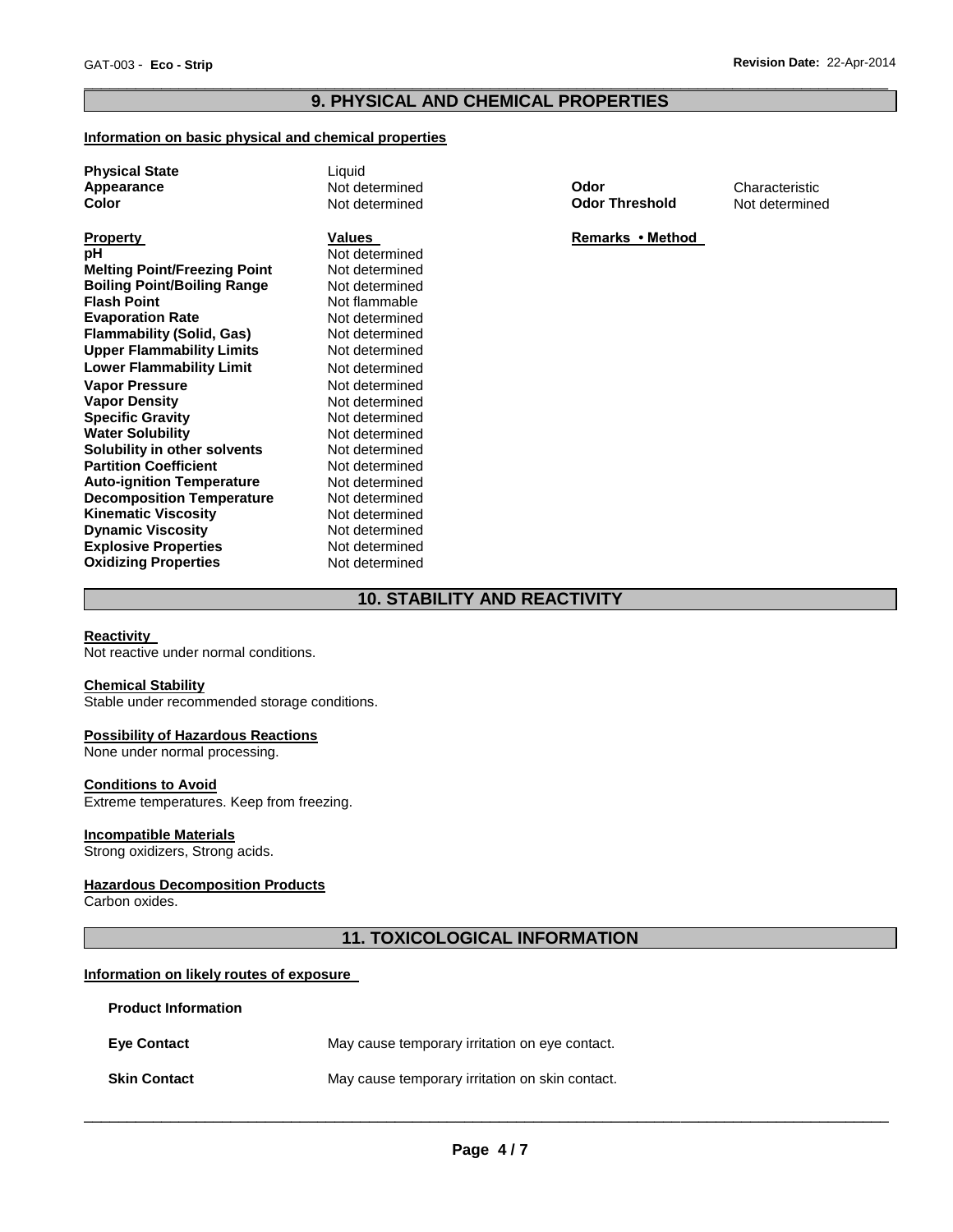**Inhalation Avoid breathing vapors or mists.** 

**Ingestion May cause discomfort if swallowed.** 

#### **Component Information**

| <b>Chemical Name</b>         | Oral LD50            | Dermal LD50                                  | <b>Inhalation LC50</b> |
|------------------------------|----------------------|----------------------------------------------|------------------------|
| Benzyl alcohol<br>100-51-6   | $= 1230$ mg/kg (Rat) | $= 2000$ mg/kg (Rabbit)                      | = 8.8 mg/L (Rat)4 h    |
| Monoethanolamine<br>141-43-5 | = 1720 mg/kg (Rat)   | $= 1$ mL/kg (Rabbit) = 1025 mg/kg<br>Rabbit) |                        |

\_\_\_\_\_\_\_\_\_\_\_\_\_\_\_\_\_\_\_\_\_\_\_\_\_\_\_\_\_\_\_\_\_\_\_\_\_\_\_\_\_\_\_\_\_\_\_\_\_\_\_\_\_\_\_\_\_\_\_\_\_\_\_\_\_\_\_\_\_\_\_\_\_\_\_\_\_\_\_\_\_\_\_\_\_\_\_\_\_\_\_\_\_

#### **Information on physical, chemical and toxicological effects**

**Symptoms** Please see section 4 of this SDS for symptoms.

#### **Delayed and immediate effects as well as chronic effects from short and long-term exposure**

**Carcinogenicity** This product does not contain any carcinogens or potential carcinogens as listed by OSHA, IARC or NTP.

#### **Numerical measures of toxicity**

Not determined

# **12. ECOLOGICAL INFORMATION**

#### **Ecotoxicity**

An environmental hazard cannot be excluded in the event of unprofessional handling or disposal.

#### **Component Information**

| <b>Chemical Name</b> | Algae/aquatic plants        | <b>Fish</b>                  | <b>Toxicity to</b>        | <b>Crustacea</b>         |
|----------------------|-----------------------------|------------------------------|---------------------------|--------------------------|
|                      |                             |                              | microorganisms            |                          |
| Benzyl alcohol       | 35: 3 h Anabaena variabilis | 460: 96 h Pimephales         | $EC50 = 50$ mg/L 5 min    | 23: 48 h water flea mg/L |
| 100-51-6             | mg/L EC50                   | promelas mg/L LC50 static    | $EC50 = 63.7$ mg/L 15 min | EC50                     |
|                      |                             | 10: 96 h Lepomis             | $EC50 = 63.7$ mg/L 5 min  |                          |
|                      |                             | macrochirus mg/L LC50        | $EC50 = 71.4$ mg/L 30 min |                          |
|                      |                             | static                       |                           |                          |
| Monoethanolamine     | 15: 72 h Desmodesmus        | 227: 96 h Pimephales         |                           | 65: 48 h Daphnia magna   |
| 141-43-5             | subspicatus mg/L EC50       | promelas mg/L LC50 flow-     |                           | mg/L EC50                |
|                      |                             | through 3684: 96 h           |                           |                          |
|                      |                             | Brachydanio rerio mg/L       |                           |                          |
|                      |                             | LC50 static 300 - 1000: 96 h |                           |                          |
|                      |                             | Lepomis macrochirus mg/L     |                           |                          |
|                      |                             | LC50 static 114 - 196: 96 h  |                           |                          |
|                      |                             | Oncorhynchus mykiss mg/L     |                           |                          |
|                      |                             | LC50 static 200: 96 h        |                           |                          |
|                      |                             | Oncorhynchus mykiss mg/L     |                           |                          |
|                      |                             | LC50 flow-through            |                           |                          |

### **Persistence/Degradability**

Not determined.

#### **Bioaccumulation**

Not determined.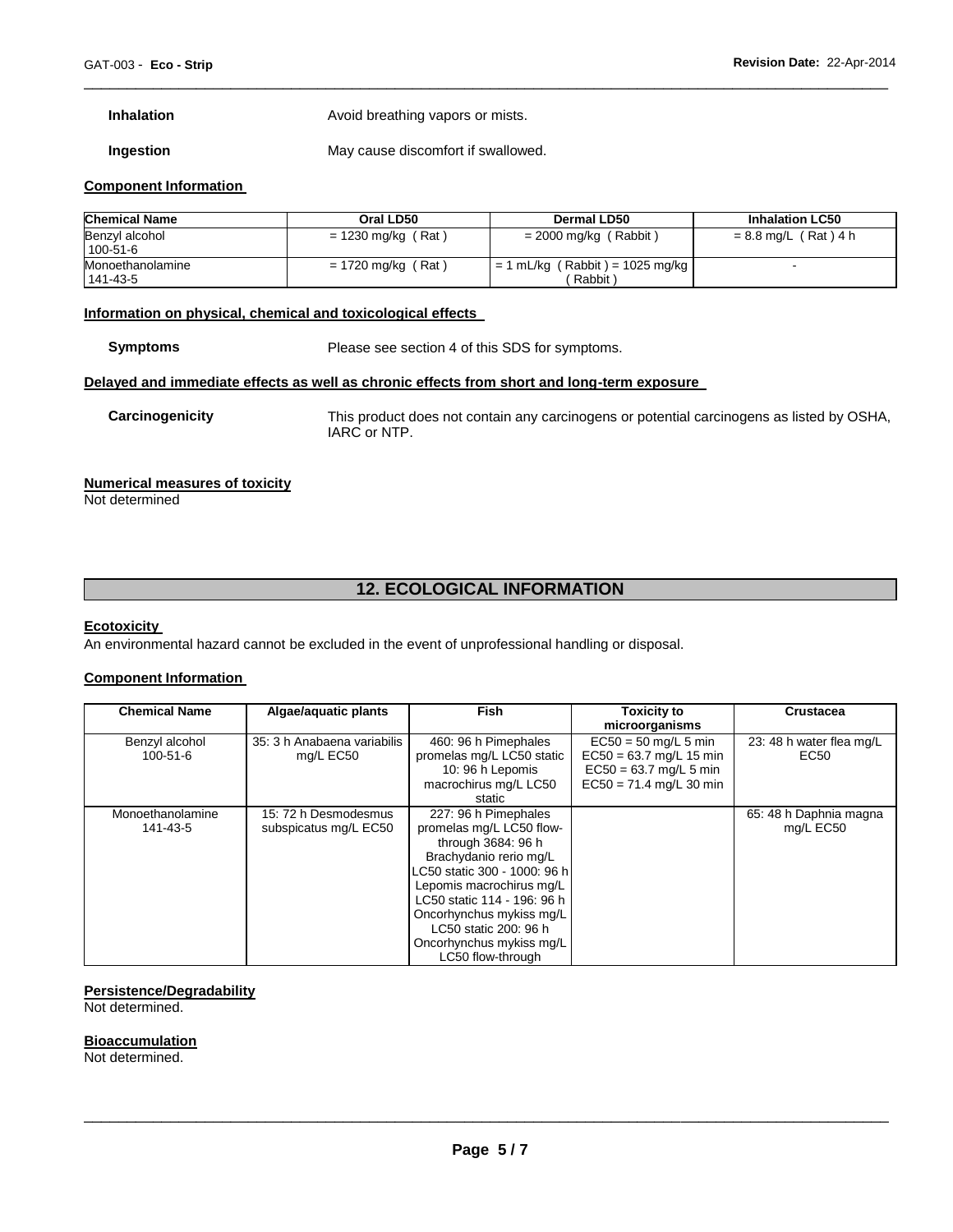### **Mobility**

| <b>Chemical Name</b>         | <b>Partition Coefficient</b> |
|------------------------------|------------------------------|
| Monoethanolamine<br>141-43-5 | $-1.91$                      |
| Benzyl alcohol<br>100-51-6   | 1.1                          |

\_\_\_\_\_\_\_\_\_\_\_\_\_\_\_\_\_\_\_\_\_\_\_\_\_\_\_\_\_\_\_\_\_\_\_\_\_\_\_\_\_\_\_\_\_\_\_\_\_\_\_\_\_\_\_\_\_\_\_\_\_\_\_\_\_\_\_\_\_\_\_\_\_\_\_\_\_\_\_\_\_\_\_\_\_\_\_\_\_\_\_\_\_

#### **Other Adverse Effects**

Not determined

# **13. DISPOSAL CONSIDERATIONS**

#### **Waste Treatment Methods**

| <b>Disposal of Wastes</b>     | Disposal should be in accordance with applicable regional, national and local laws and<br>regulations. |
|-------------------------------|--------------------------------------------------------------------------------------------------------|
| <b>Contaminated Packaging</b> | Disposal should be in accordance with applicable regional, national and local laws and<br>regulations. |

# **14. TRANSPORT INFORMATION**

| <b>Note</b> | Please see current shipping paper for most up to date shipping information, including<br>exemptions and special circumstances. |
|-------------|--------------------------------------------------------------------------------------------------------------------------------|
| <u>DOT</u>  | Not regulated                                                                                                                  |
| <u>IATA</u> | Not regulated                                                                                                                  |
| <b>IMDG</b> | Not regulated                                                                                                                  |

# **15. REGULATORY INFORMATION**

#### **International Inventories**

Not determined

#### **Legend:**

*TSCA - United States Toxic Substances Control Act Section 8(b) Inventory* 

*DSL/NDSL - Canadian Domestic Substances List/Non-Domestic Substances List* 

*EINECS/ELINCS - European Inventory of Existing Chemical Substances/European List of Notified Chemical Substances* 

*ENCS - Japan Existing and New Chemical Substances* 

*IECSC - China Inventory of Existing Chemical Substances* 

*KECL - Korean Existing and Evaluated Chemical Substances* 

*PICCS - Philippines Inventory of Chemicals and Chemical Substances* 

#### **US Federal Regulations**

#### **SARA 313**

Not determined